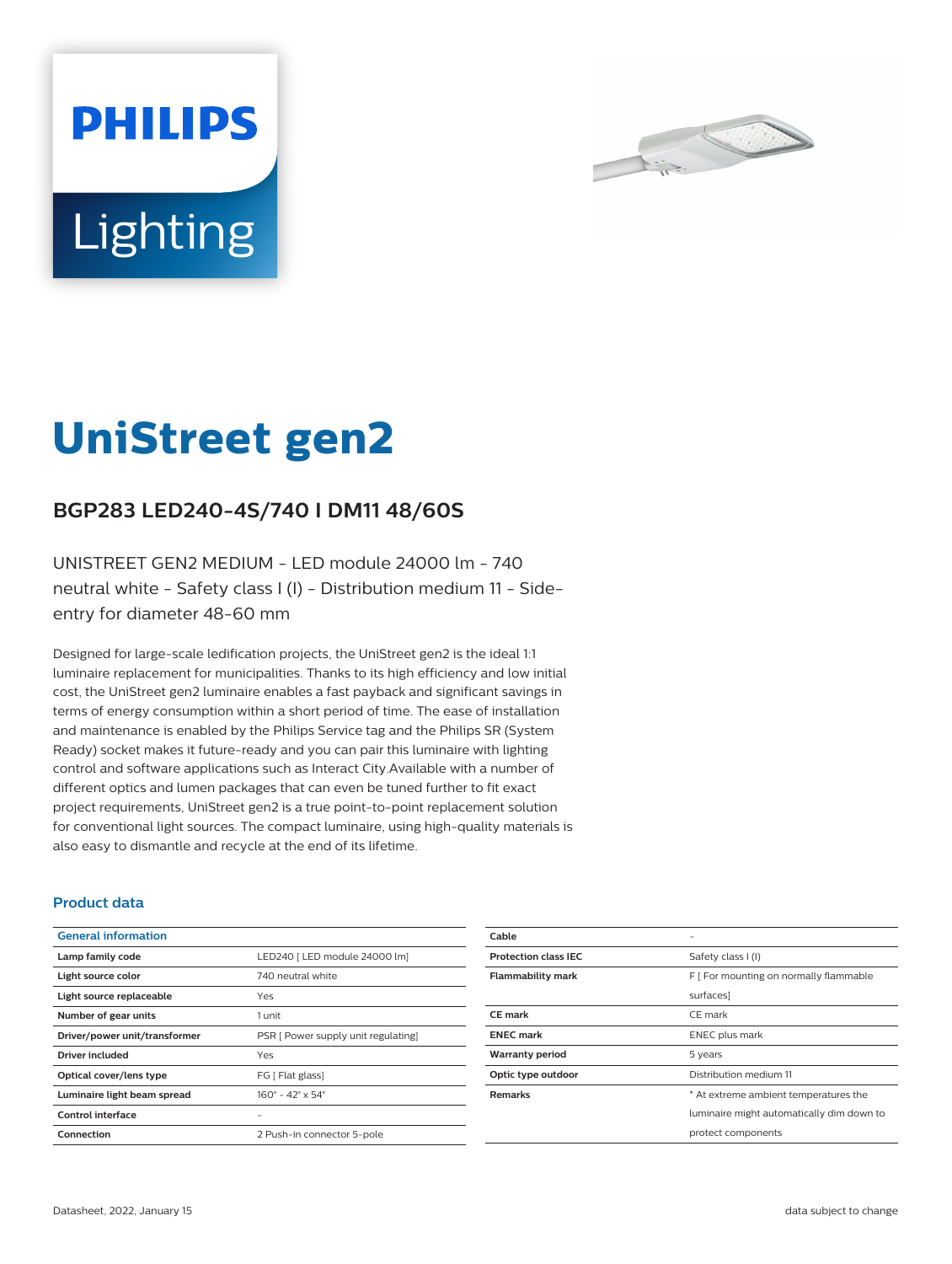## **UniStreet gen2**

| Constant light output                  | No                                             |
|----------------------------------------|------------------------------------------------|
| Number of products on MCB of 16 A type | 8                                              |
| в                                      |                                                |
| <b>EU RoHS compliant</b>               | Yes                                            |
| Light source engine type               | LED                                            |
| Service tag                            | Yes                                            |
| Serviceability class                   | Class A, luminaire is equipped with            |
|                                        | serviceable parts (when applicable): LED       |
|                                        | board, driver, control units, surge protection |
|                                        | device, optics, front cover and mechanical     |
|                                        | parts                                          |
| <b>Product family code</b>             | BGP283 [ UNISTREET GEN2 MEDIUM]                |
|                                        |                                                |
| Light technical                        |                                                |
| Upward light output ratio              | 0                                              |
| Standard tilt angle posttop            | 0°                                             |
| Standard tilt angle side entry         | 0°                                             |
|                                        |                                                |
| <b>Operating and electrical</b>        |                                                |
| <b>Input Voltage</b>                   | 220 to 240 V                                   |
| <b>Input Frequency</b>                 | 50 to 60 Hz                                    |
| Inrush current                         | 53 A                                           |
| Inrush time                            | 0.3 <sub>ms</sub>                              |
| <b>Power Factor (Min)</b>              | 0.99                                           |
|                                        |                                                |
| <b>Controls and dimming</b>            |                                                |
| Dimmable                               | No                                             |
|                                        |                                                |
| <b>Mechanical and housing</b>          |                                                |
| <b>Housing Material</b>                | Aluminum die-cast                              |
| <b>Reflector material</b>              | Polycarbonate                                  |
| Optic material                         | Polymethyl methacrylate                        |
| Optical cover/lens material            | Glass                                          |
| <b>Fixation material</b>               | Aluminum                                       |
| <b>Mounting device</b>                 | 48/60S [Side-entry for diameter 48-60 mm]      |
| Optical cover/lens shape               | Flat                                           |
| Optical cover/lens finish              | Clear                                          |
| Overall length                         | 626 mm                                         |
| Overall width                          | 340 mm                                         |
| Overall height                         | 95 mm                                          |
| Effective projected area               | $0.0246$ m <sup>2</sup>                        |
| Color                                  | Gray                                           |

**Approval and application Ingress protection code IP66** [ Dust penetration-protected, jet-proof] **Mech. impact protection code** IK08 [ 5 J vandal-protected] **Surge Protection (Common/Differential)** Luminaire surge protection level until 6 kV differential mode and 8 kV common mode **Initial performance (IEC compliant) Initial luminous flux (system flux)** 20640 lm **Luminous flux tolerance** +/-7% **Initial LED luminaire efficacy** 145 lm/W **Init. Corr. Color Temperature** 4000 K **Init. Color Rendering Index** 70 **Initial chromaticity** (0.381, 0.379) SDCM <5 **Initial input power** 142 W **Power consumption tolerance**  $+/-10\%$ **Init. Color Rendering Index Tolerance** +/-2 **Over time performance (IEC compliant) Control gear failure rate at median useful** 10 %

**Dimensions (Height x Width x Depth)** 95 x 340 x 626 mm (3.7 x 13.4 x 24.6 in)

## **life 100000 h**

**Lumen maintenance at median useful** L96

**life\* 100000 h**

| <b>Application conditions</b>      |                  |
|------------------------------------|------------------|
| Ambient temperature range          | $-40$ to +50 °C. |
| Performance ambient temperature Tq | $25^{\circ}$ C   |
| Maximum dim level                  | 0% (digital)     |

| <b>Product data</b>                  |                                    |
|--------------------------------------|------------------------------------|
| <b>Full product code</b>             | 871951405873600                    |
| Order product name                   | BGP283 LED240-4S/740 I DM11 48/60S |
| <b>EAN/UPC - Product</b>             | 8719514058736                      |
| Order code                           | 05873600                           |
| <b>Numerator - Quantity Per Pack</b> |                                    |
| Numerator - Packs per outer box      |                                    |
| Material Nr. (12NC)                  | 910925866440                       |
| Net Weight (Piece)                   | 6.500 kg                           |